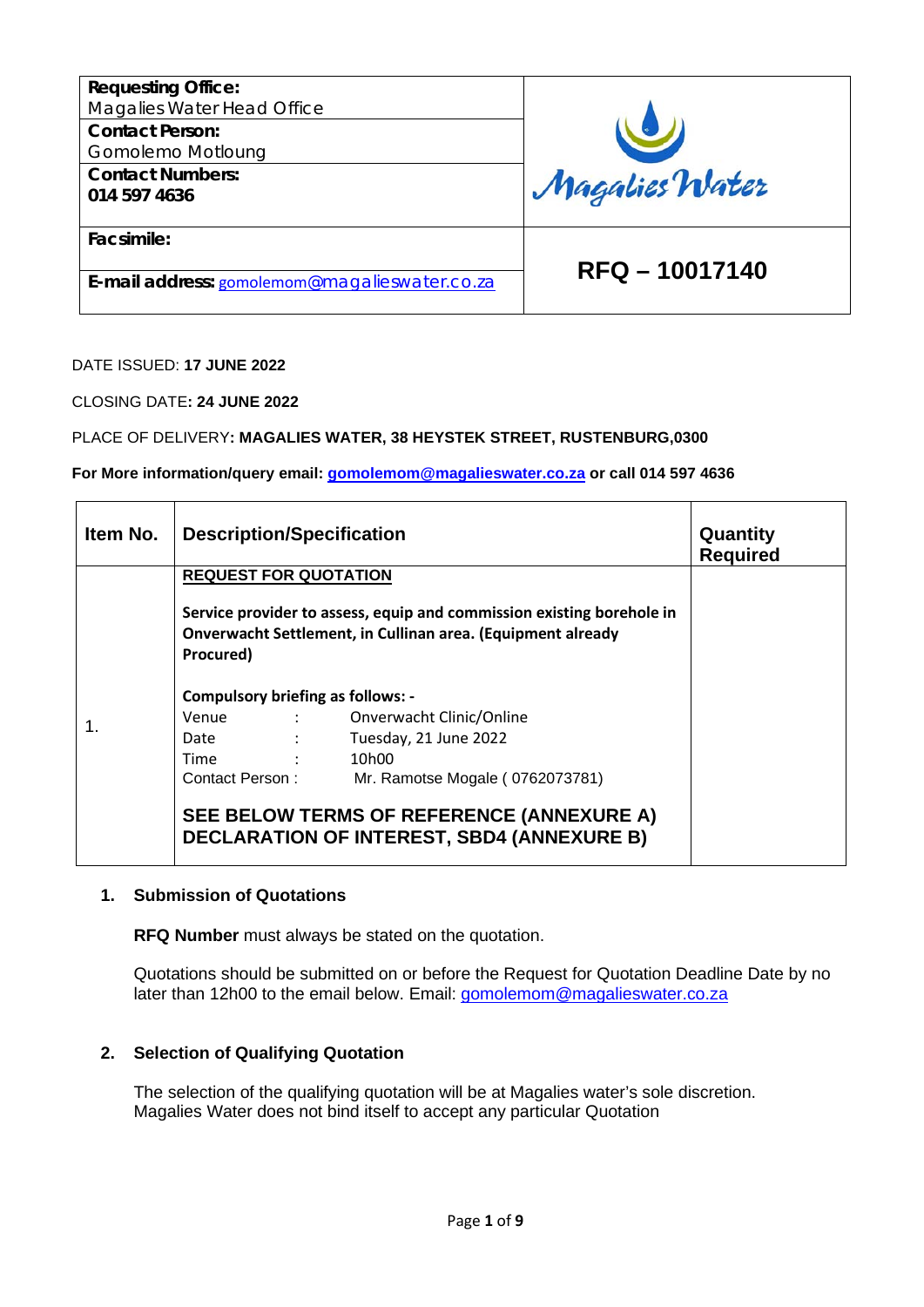

### **3. Evaluation**

Quotations will be evaluated in terms of the PPPFA using the 80:20 Preference point systems.

- **4.** The quotation will be checked for responsiveness according to the following **REQUIREMENTS:**
	- Valid certified B-BBEE Certificate/ Sworn Affidavit
	- Quotation must have CSD vendor number/ submit CSD Report
	- Quotation must have RFQ reference number
	- Completed and signed Declaration of Interest Form (SBD4)
	- Quotation with validity period should be 30 days or more.
	- Quotation with physical address, date, contact details and banking details

### **5. Terms & Conditions**

 Quotations received after the closing date will not be accepted. All costs to be included in the quotation. Delivery must take place at the specified place.

All non-responsive bids will be rejected.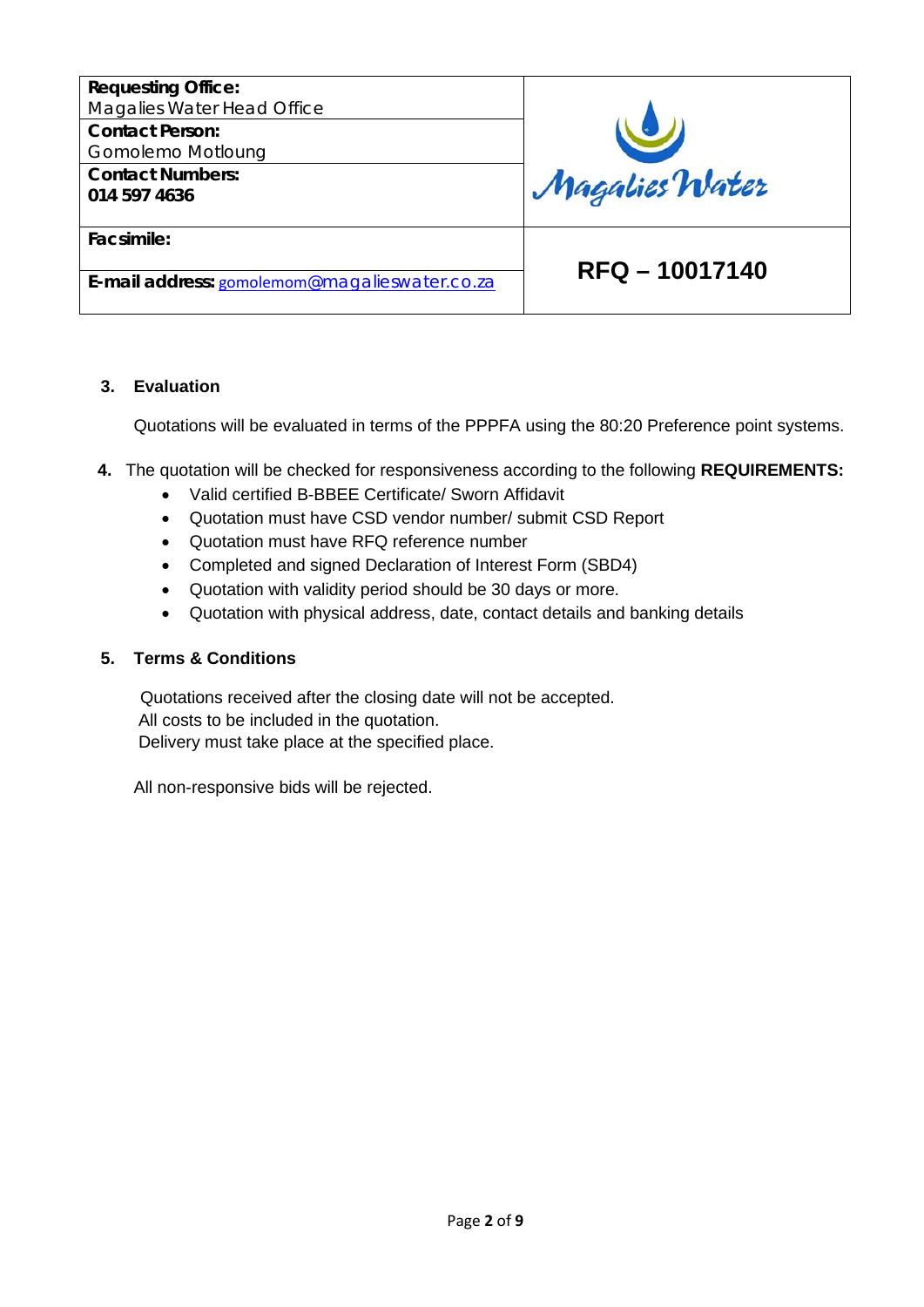| <b>Requesting Office:</b><br>Magalies Water Head Office |                |
|---------------------------------------------------------|----------------|
| <b>Contact Person:</b><br>Gomolemo Motloung             |                |
| <b>Contact Numbers:</b><br>014 597 4636                 | Magalies Water |
| Facsimile:                                              | RFQ - 10017140 |
| E-mail address: gomolemom@magalieswater.co.za           |                |

## **ANNEXURE A**

### **TERMS OF REFERENCE**

#### **1. Introduction**

**Magalies Water is looking for a service provider to assess, equip and commission existing borehole in Onverwacht Settlement, in Cullinan area. (Equipment already Procured)**

#### **2. Objectives**

The main objective is to assess, equip and commission the existing borehole that will be feeding an elevated steel tank that supplies the community of Onverwacht settlement in Cullinan.

#### **3. Location**

The borehole being looked at is referred to as the 'Veld Borehole' on the below illustration.



*Figure 1: Location of the Clinic and Cemetery Boreholes*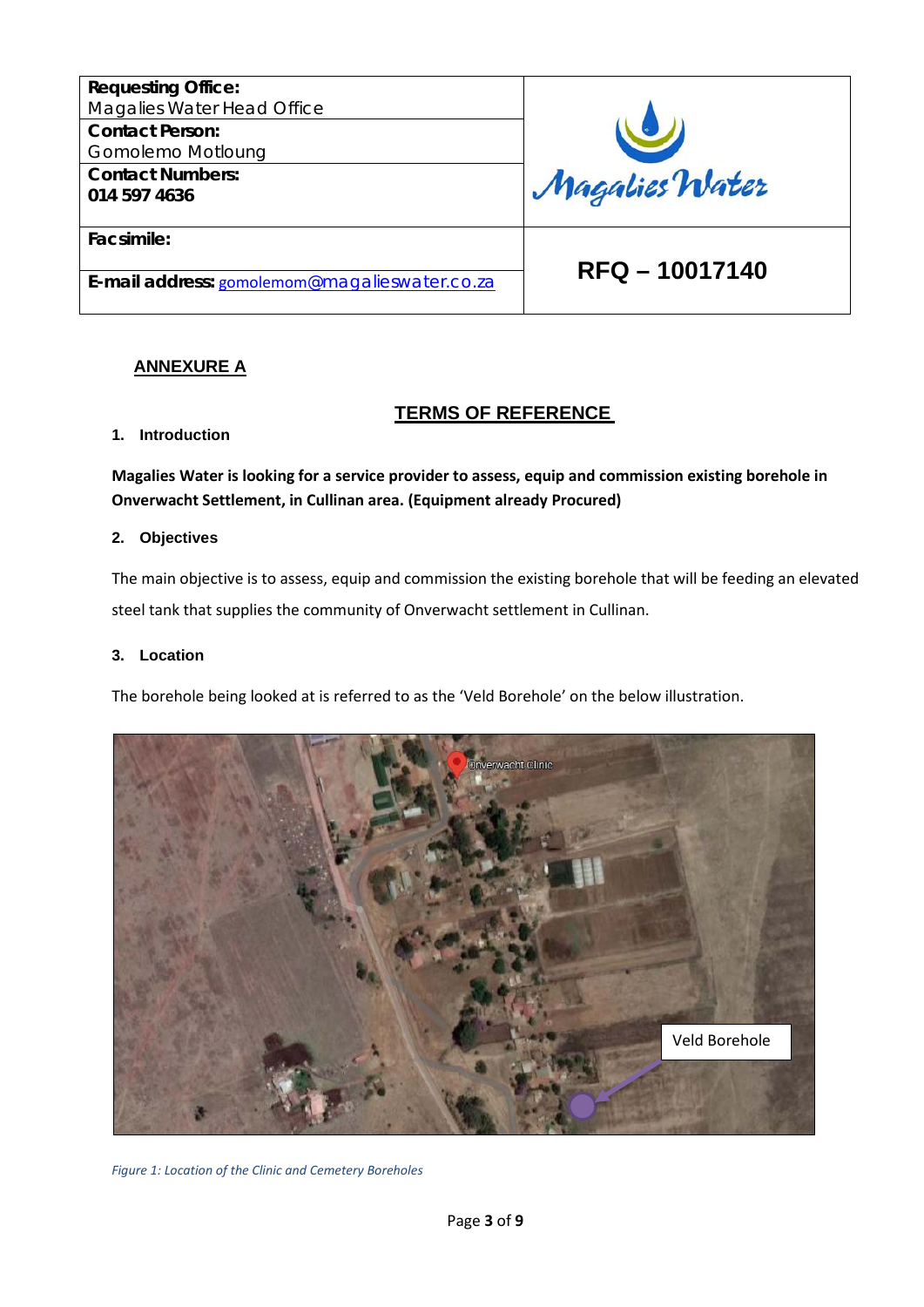| <b>Requesting Office:</b>                     |                |
|-----------------------------------------------|----------------|
| Magalies Water Head Office                    |                |
| <b>Contact Person:</b>                        |                |
| Gomolemo Motloung                             |                |
| <b>Contact Numbers:</b>                       | Magalies Water |
| 014 597 4636                                  |                |
|                                               |                |
| Facsimile:                                    |                |
|                                               |                |
| E-mail address: gomolemom@magalieswater.co.za | RFQ - 10017140 |
|                                               |                |

#### **4. Scope of Work**

Service Providers is expected to visit and acquaint themselves with site conditions and the extent of the work to be done. During the compulsory site inspection on Tuesday, the 21<sup>st</sup> June 2022 at 10H00, Service Providers shall make allowance for items obviously intended and necessary for the proper completion of the work, although not specifically mentioned.

The scope of work entails and is not limited to the following:

#### 4.1 Veld boreholes

- Contractor to conduct Boreholes yield test (4 hrs steps and 24 hrs constant discharge)
- Contractor to collect water to conduct chemical & micro-biological tests at their own laboratory or MW.
- Replacement of the existing equipment (pump, pipes, motor and fittings). Borehole pump is currently sitting at the depth of 70m
- Service provider to connect the borehole to the electricity supply. All required applications for the new connection to be completed by the service provider.
- Service provider to install a water treatment system on each borehole. Water should be treated to a drinkable standard.
- Service Provider should verify that the newly equipped boreholes are functioning well, and pumped water is reaching the elevated tank at the school prior to handing over site to the Magalies Water.
- Service provider to procure 2 x timers and 1 x Water meter.

NB: Materials bar the last bullet for equipping the above has been procured and already on site.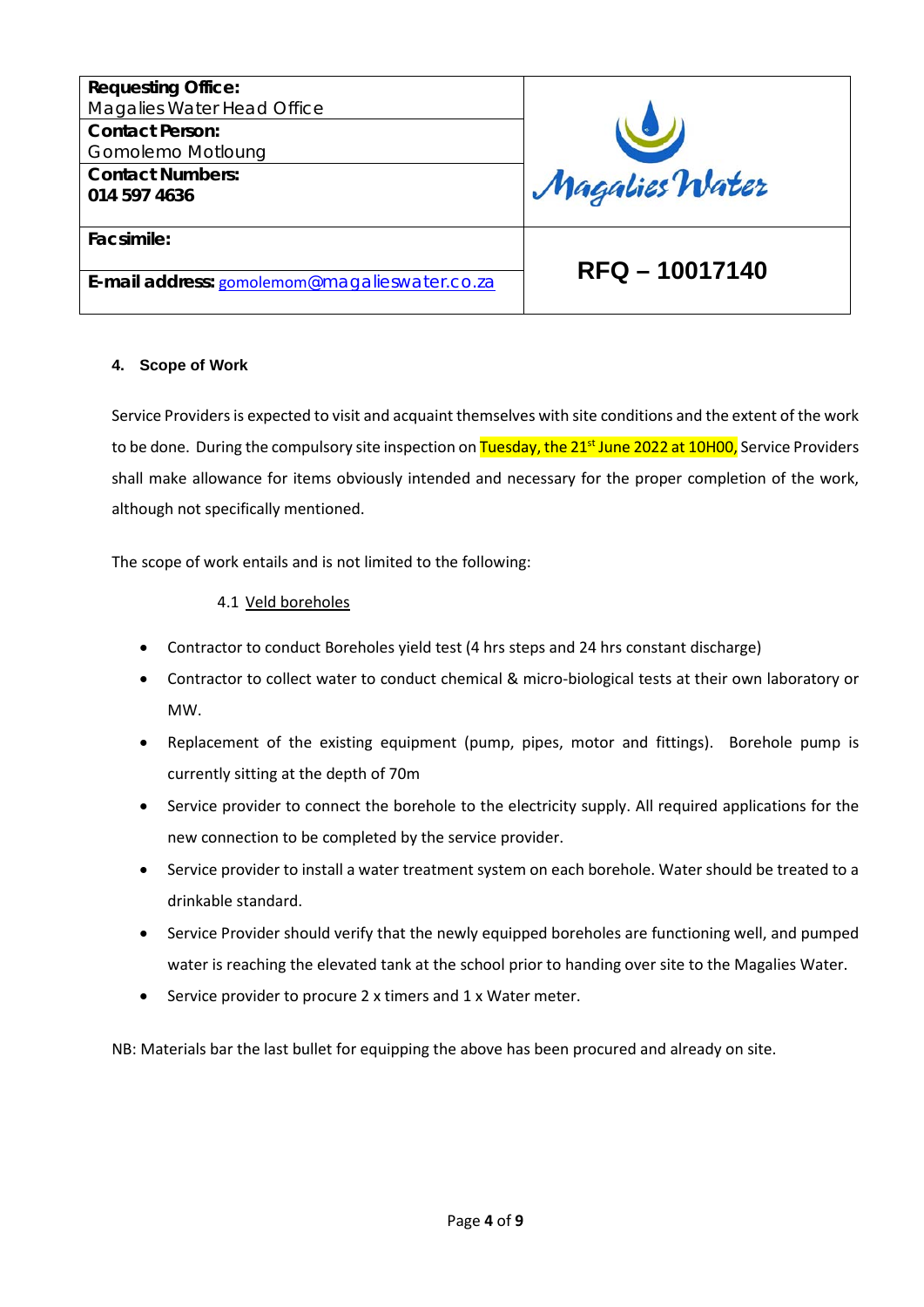

#### **5. Specifications**

#### Electrical Specifications

The electrical wiring shall be carried out by registered and licensed electricians in accordance with the requirements of SANS 10142-1 and the regulations of the Employer. The works will include the following:

- (a) New borehole pumps complete with controllers at the borehole installation including electrical connections thereof.
- (b) Provision of mechanical flow pressure switches for control of the borehole pumps.
- (c) Provision of electrical supply from the existing panels to the boreholes.
- (d) Testing and commissioning of all new borehole installation

Within seven (7) days after acceptance of Purchase Order the service provider shall submit for approval:

#### Electrical Drawings, such as:-

- Where relevant, general layout of the control panels.
- Circuit diagrams for the system.
- Block diagram of the system.
- Cable and Equipment Schedules.
- All cable routes shall be shown on the site plan drawings.

The drawings will be evaluated and approved City of Tshwane Metropolitan Municipality Electrical Department and Magalies Water.

#### **6. Deliverables**

A fully functional borehole, to meet the requirement as outlined by Magalies Water Representative and supported by City of Tshwane Metropolitan Municipality Representative.

Upon completion of works, the contractor shall submit a comprehensive operations and maintenance manual which shall include, but not limited the following: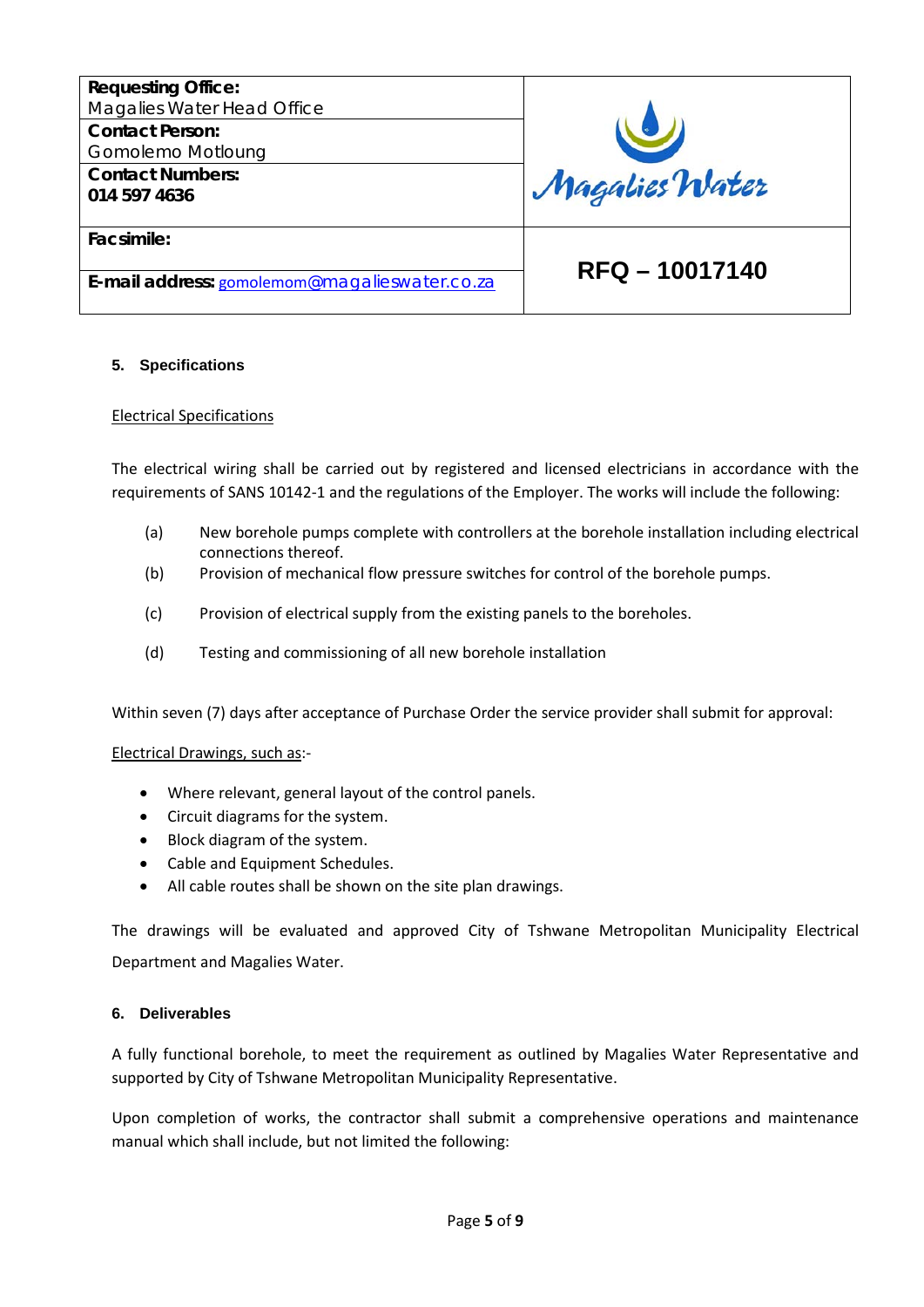

- Step-by-step maintenance instructions of all instruments and other components of the system that might require maintenance, clearly explaining how each item should be maintained with pictures clearly indicating service points, where applicable.
- Step-by-step calibration instructions of all instruments where applicable.
- All measurements recorded at tests during commissioning
- Results of water quality test

This documentation will be required within 14 days after Commissioning.

#### **7. RFQ Evaluation**

Submitted RFQ's will be assessed based on the following:

- a) Functionality
- b) Price
- c) Timelines
- d) Methodology of conducting installation of boreholes.

Bidders to propose their timelines anticipated to hand deliverables to client. A Gantt chart may be submitted to illustrate proposed timelines by bidder.

### **7.1 Functionality**

| Criteria                                                                                                                   | Weight |
|----------------------------------------------------------------------------------------------------------------------------|--------|
| <b>Technical Criteria (75 Points)</b>                                                                                      |        |
| Combined Level of or experience and knowledge (attach company<br>profile $)$ : (45)                                        |        |
| Previous experience in delivering work of a similar nature<br>1.<br>Attached testimony letter/three contactable references | 20     |
| One project with contactable reference (10 Points)                                                                         |        |
| Two projects with contactable reference (15 Points)                                                                        |        |
|                                                                                                                            |        |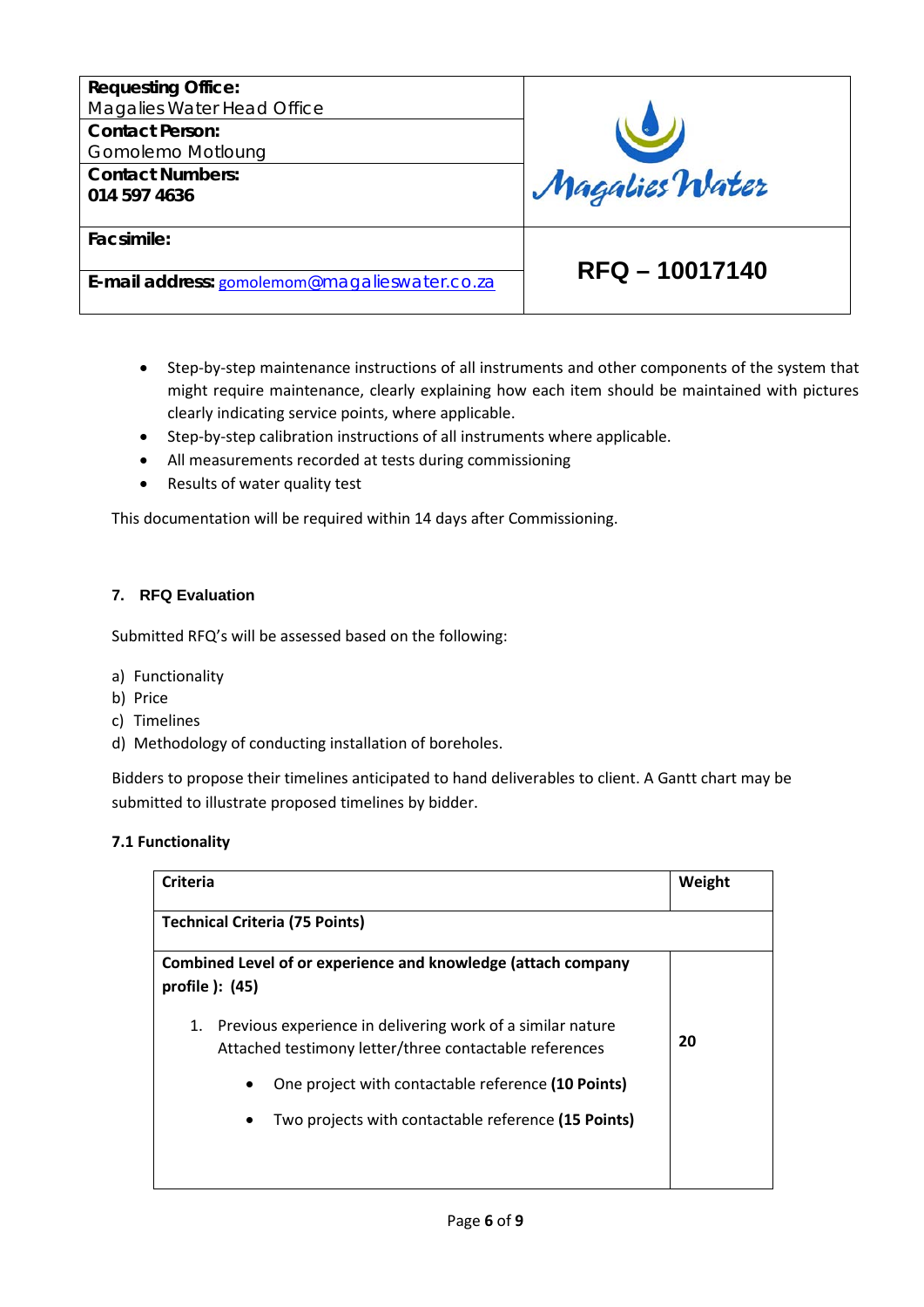# **Requesting Office:** Magalies Water Head Office Magalies Water **Contact Person:**  Gomolemo Motloung **Contact Numbers: 014 597 4636 Facsimile: RFQ – 10017140 E-mail address:** [gomolemom](mailto:gomolemom@magalieswater.co.za)[@magalieswater.co.za](mailto:gomolemom@magalieswater.co.za)

Г

|    | 4 to 5 years' experience (20 points)<br>More than 5 years' experience (30 points)<br>Reference clients that Magalies Water can source testimony of service<br>from (Provide official reference letters or name with full contact details<br>/ whichever is easier will assist).<br><b>Methodology and approach</b> | 25 |
|----|--------------------------------------------------------------------------------------------------------------------------------------------------------------------------------------------------------------------------------------------------------------------------------------------------------------------|----|
|    |                                                                                                                                                                                                                                                                                                                    |    |
|    |                                                                                                                                                                                                                                                                                                                    |    |
|    |                                                                                                                                                                                                                                                                                                                    |    |
|    | 3 years' experience (15 points)                                                                                                                                                                                                                                                                                    |    |
|    | Experience of a minimum of five (5) years on similar projects and the<br>ability to meet project requirements.                                                                                                                                                                                                     |    |
|    | Curriculum Vitae (CVs) of project team members and / or of external<br>experts if some parts of the services are going to be outsourced with<br>contactable references.                                                                                                                                            |    |
|    | Capacity and capability of the team                                                                                                                                                                                                                                                                                | 30 |
|    | <b>Track record and experience</b>                                                                                                                                                                                                                                                                                 |    |
|    | 3x proof of three of more and above (25 Points)                                                                                                                                                                                                                                                                    |    |
|    | 2x Proof of either equipping and/or refurbishment<br>previous work (15 Points)                                                                                                                                                                                                                                     |    |
|    | 1x Proof either equipping and/or refurbishment<br>previous work (10 Points)                                                                                                                                                                                                                                        | 25 |
|    | Knowledge of equipping and/or refurbishment of boreholes<br>(Attach/provide proof of previous work)                                                                                                                                                                                                                |    |
| 2. | above (20 Points)                                                                                                                                                                                                                                                                                                  |    |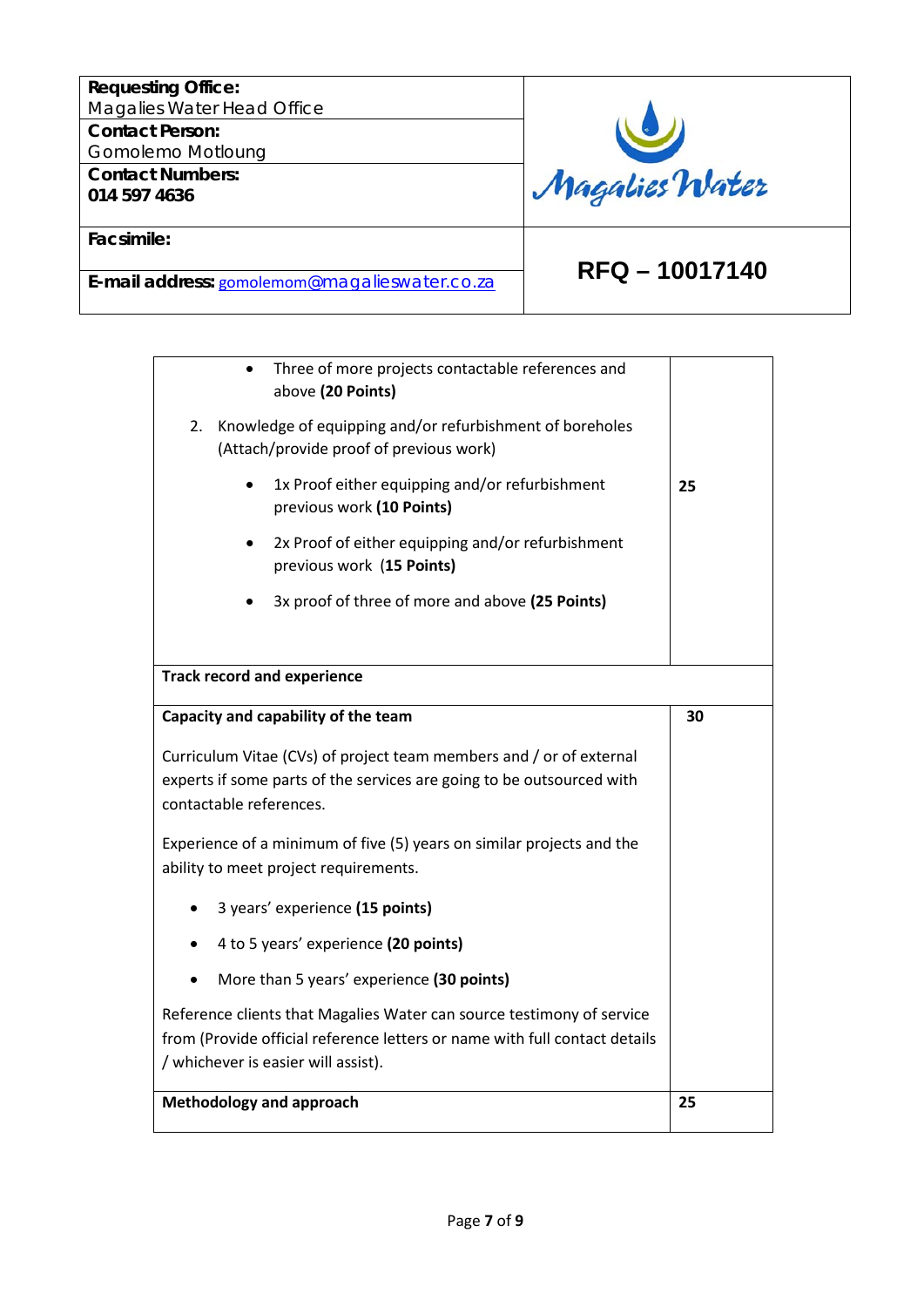| <b>Requesting Office:</b><br>Magalies Water Head Office |                |
|---------------------------------------------------------|----------------|
| <b>Contact Person:</b>                                  |                |
| Gomolemo Motloung                                       |                |
| <b>Contact Numbers:</b><br>014 597 4636                 | Magalies Water |
|                                                         |                |
| Facsimile:                                              |                |
|                                                         | RFQ - 10017140 |
| E-mail address: gomolemom@magalieswater.co.za           |                |

|            | Responsiveness of proposal to the brief, and deliver the project                |  |
|------------|---------------------------------------------------------------------------------|--|
| timeously. |                                                                                 |  |
| $\bullet$  | Responsiveness to proposal to execute the project in three<br>weeks (15 points) |  |
| $\bullet$  | Responsiveness to proposal to execute the project in two<br>weeks (20 points)   |  |
| $\bullet$  | Responsiveness to proposal to execute the project in one week<br>$(25$ points)  |  |
|            |                                                                                 |  |

#### **8. Mandatory Requirements**

- 1. Bidders to attend site briefing.
- 2. Service Provider shall have a minimum CIDB Grading of 1CE/ 1ME

## **9. Compulsory Site Briefing Date**

Venue : Onverwacht Clinic/Online

Date : Tuesday, 21 June 2022

Time : 10h00

## **10. Occupational Health, Safety and Environment Requirements**